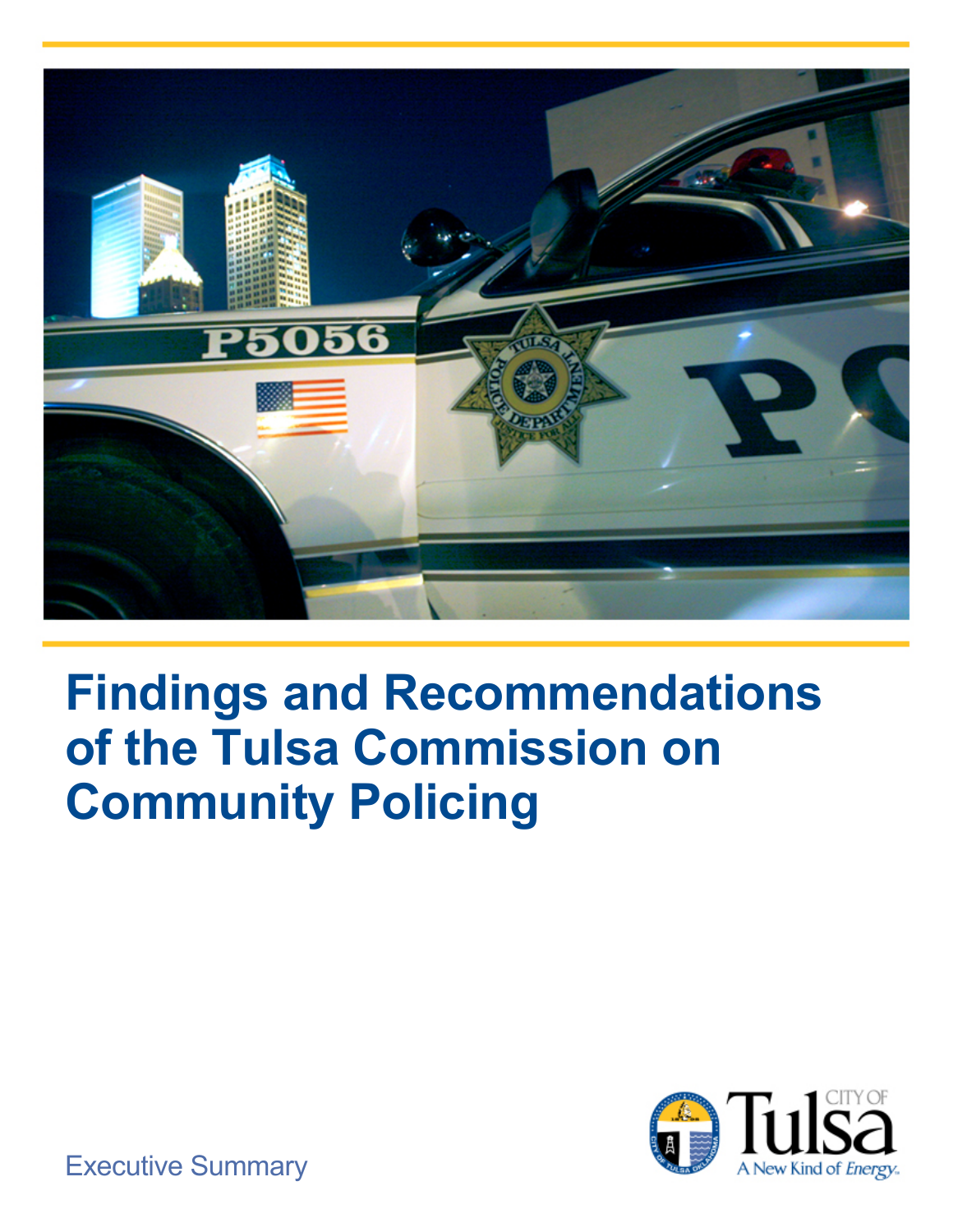## **Mission of the Tulsa Police Department**

The Tulsa Police Department will apply all knowledge, skills, and available resources by working in partnership with our Community to provide quality service, protect life and property, prevent crime, and resolve problems, so people can live without fear in a safe environment.

#### **Commission Members**

Mayor G.T. Bynum Chief Chuck Jordan Aliye Shimi Brian Beebe Christina Starzl Mendoza Corporal Mark Secrist Councilor Connie Dodson Councilor Jeannie Cue Councilor Karen Gilbert Councilor Phil Lakin Councilor Vanessa Hall-Harper Deputy Chief Dennis Larsen

Deputy Chief Eric Dalgleish Deputy Chief Jonathan Brooks DeVon Douglass Francisco Trevino Hannibal Johnson Julie Wilson Skye Major Laurel Roberts Major Paul Fields Major Wendell Franklin Officer Jesse Guardiola Sergeant Quentin Houck Vincente Ruiz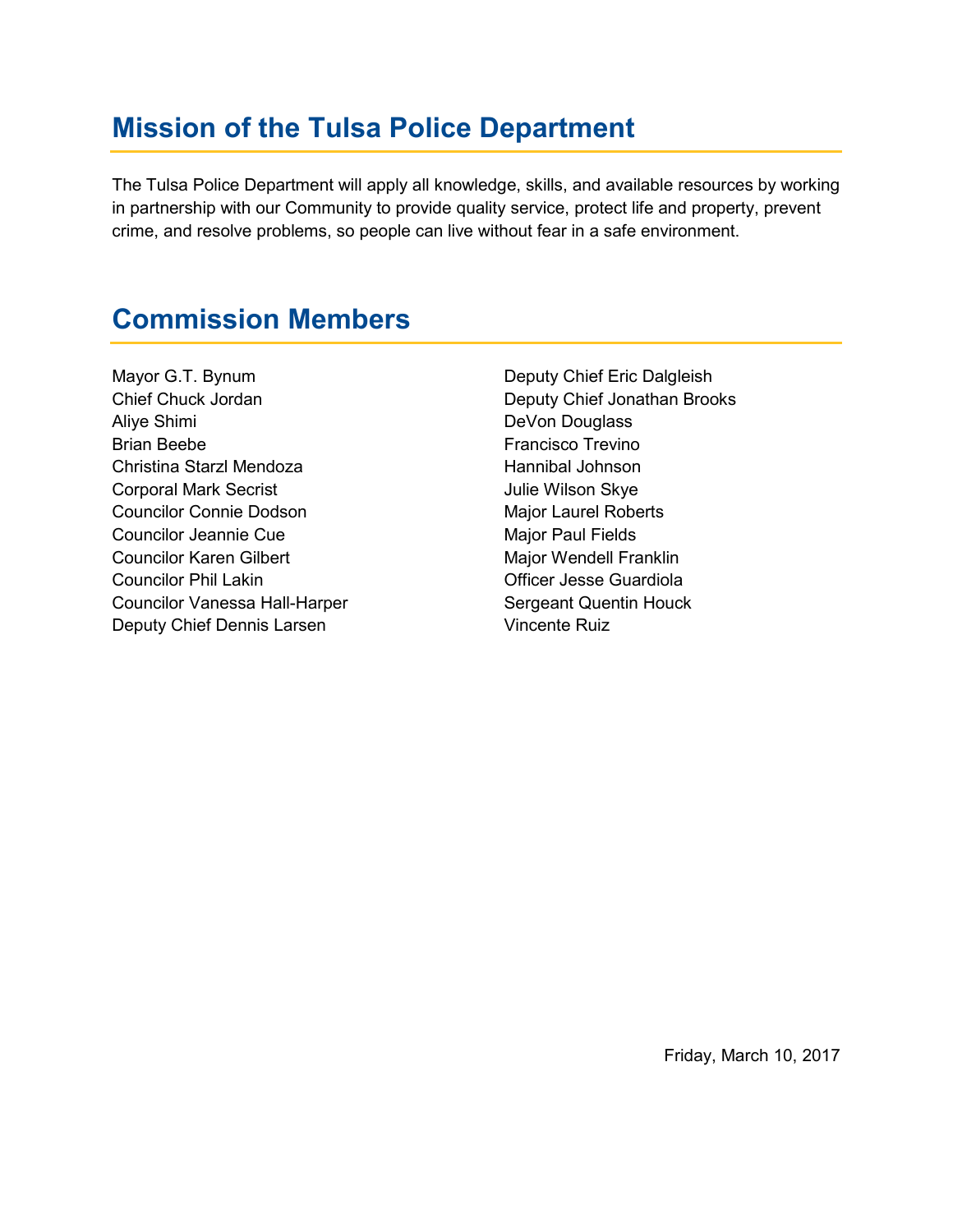# **Pillar One: Building Trust and Legitimacy**

**Recommendation #1:** Build on Tulsa Police Department's guardian mindset and culture by:

- Creating more safe and secure environments throughout Tulsa;
- Providing further transparency:
- Creating novel ways to engage the community;
- Working harder on procedural justice principles in training and in practice;
- Wearing body cameras.

**Recommendation #2:** Tulsa Police Department should continue to acknowledge the historical role of policing in shaping community perceptions about the work of police. This should include a list of initiatives that show how the Tulsa Police Department is working to change perceptions among citizen groups. Tulsa Police Department should also use resources through the COPS office that measure the extent to which community policing has been implemented.

**Recommendation #3:** Tulsa Police Department should engage with the 1921 Tulsa Race Riot Centennial Commission to tell the story of the evolution of the Tulsa Police Department from the time of that event to the present.

**Recommendation #4:** Tulsa Police Department should work to better integrate its officers into the community by providing officers with information about community resources that can be shared with citizens with whom they come in contact. In addition, Tulsa Police Department should engage with citizens on community events as appropriate.

**Recommendation #5:** Tulsa Police Department should increase officer visibility in neighborhoods as its workforce allows.

**Recommendation #6:** Tulsa Police Department should work to engage more citizens in developing and understanding crime-fighting strategies. This can occur through regular town hall meetings. A Community Policing Calendar should be created.

**Recommendation #7:** Tulsa Police Department should continue to conduct surveys that measure citizen trust of the police, with a view toward collecting more district-centric data that highlight perceptions in particular communities and areas of the city. Consideration should be given to collaboration with universities that have expertise in surveys and sampling.

**Recommendation #8:** Tulsa Police Department should continue to work on the creation of a more diverse and inclusive workforce through enhanced outreach to, among others, Spanishspeaking communities in Texas and New Mexico as well as historically black colleges and universities. In the short term, the strategy should be designated travel to minority-serving criminal justice schools. In the long term, the strategy should be career and relationship presentations to students in Tulsa metro elementary, middle and high schools.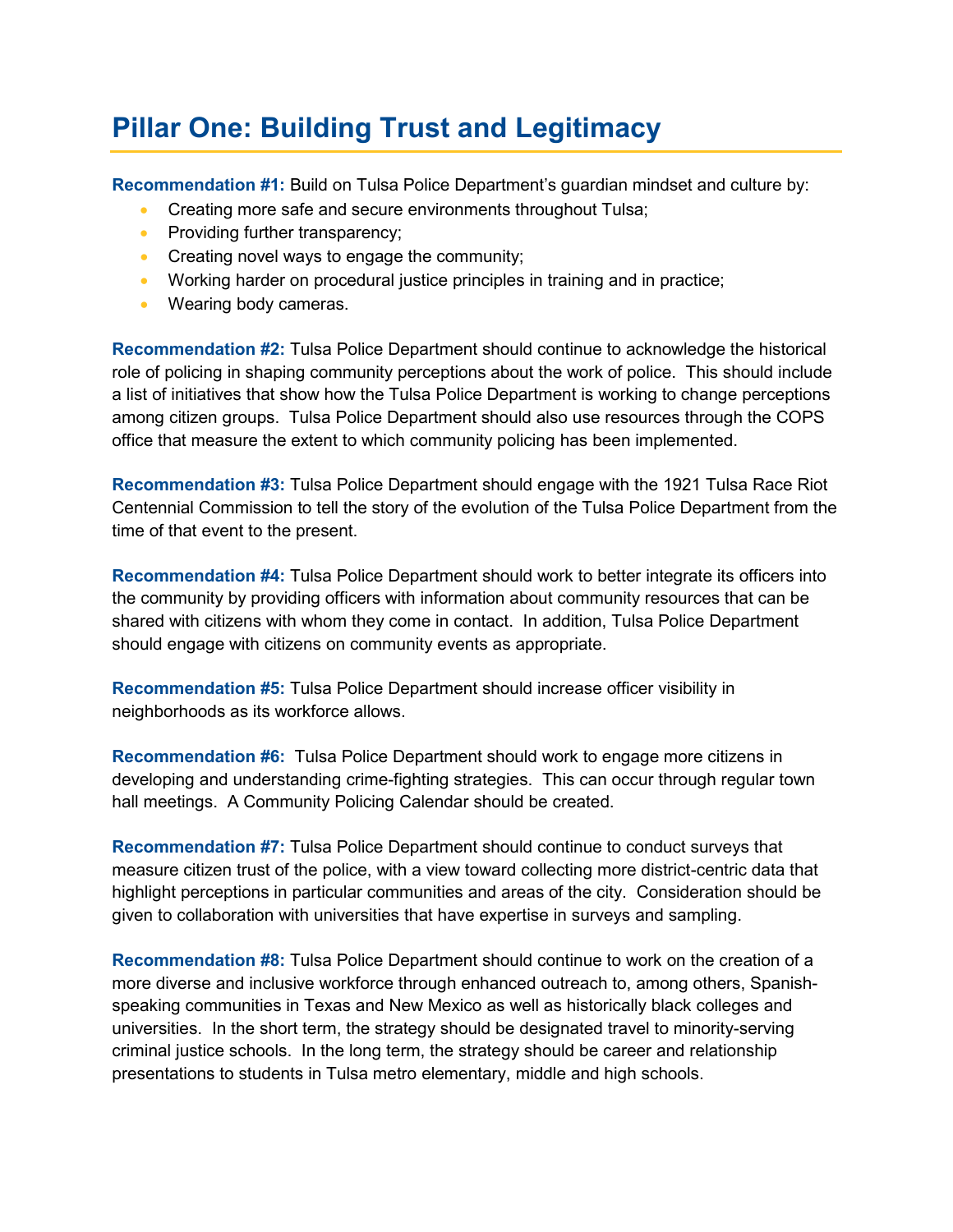**Recommendation #9:** Tulsa Police Department should continue to innovate in terms of improving relations with immigrant communities through such practices as the increased use of translators and the addition of a separate Spanish language question and complaint line.

#### **Pillar Two: Policy and Oversight**

**Recommendation #1:** Tulsa Police Department should continue to collaborate with community members to develop policies and strategies in communities and neighborhoods disproportionately affected by crime for deploying resources that aim to reduce crime by improving relationships, greater community engagement, and cooperation.

**Recommendation #2:** Tulsa Police Department should continue to make its use of force policy accessible online and offer a frequently-asked-questions section.

**Recommendation #3:** Tulsa Police Department should continue nonpunitive peer review of critical incidents separate from criminal and administrative investigations.

**Recommendation #4:** Tulsa Police Department should continue its required annual Biased Based Police Training, and should follow through on its intention to implement outside instruction implicit bias training for all officers.

**Recommendation #5:** Tulsa Police Department should continue to report and make available to the public census data regarding the composition of the Department.

**Recommendation #6:** Tulsa Police Department should continue to collect, maintain, and analyze demographic data on all detentions (including stops, frisks, arrests, searches, etc.).

**Recommendation #7:** Tulsa Police Department should maintain policies for policing mass demonstrations that employ a continuum of managed tactical resources that are designed to minimize the appearance of a military operation and avoid using provocative tactics and equipment that undermine civilian trust.

**Recommendation #8:** Tulsa Police Department should establish civilian oversight of law enforcement through semi-annual community meetings and community advisory groups in each Tulsa Police Division.

**Recommendation #9:** Tulsa Police Department should continue to refrain from practices requiring officers to issue a predetermined number of tickets, citations, or arrests for the purpose of generating revenue.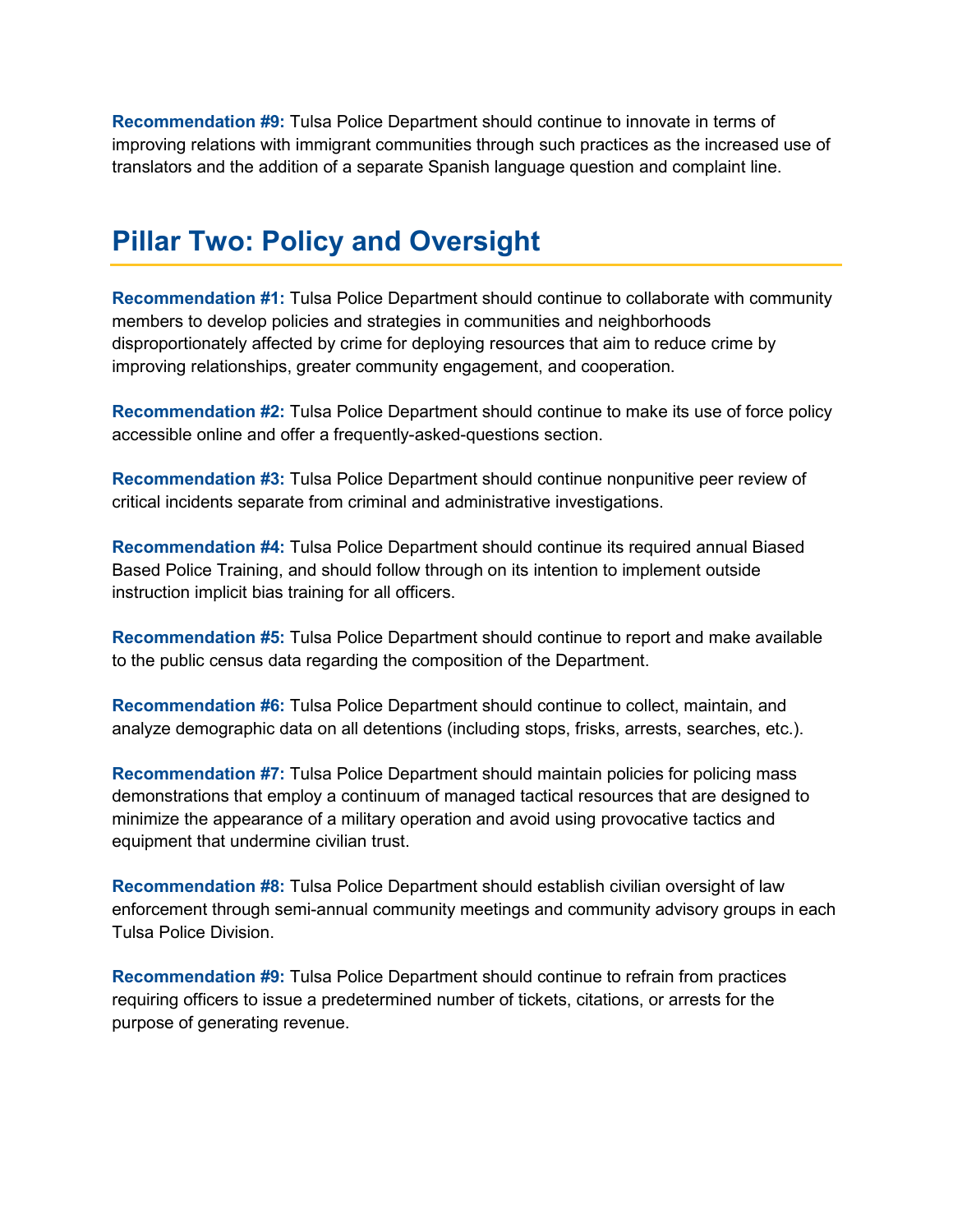**Recommendation #10:** Tulsa Police Department should continue to require that officers explain to the individual their rights to refuse a search without probable cause or a warrant. Ideally, the officer should seek both verbal and written consent.

**Recommendation #11:** Tulsa Police Department should continue to require that officers identify themselves by their full name, rank, and command and provide that information in writing to individuals. In addition, officers need to state the reason for a stop/search if one is conducted.

**Recommendation #12:** Tulsa Police Department should maintain policies that establish search and seizure procedures for the LGBTQ and transgender community.

**Recommendation #13:** Tulsa Police Department should continually reinforce, through training, its policy which states "There shall be no bias in the operations of the TPD. The Department is committed to unbiased policing and will provide service and enforcement in a fair and equitable manner."

## **Pillar Three: Technology and Social Media**

**Recommendation #1:** Tulsa Police Department should participate in national organizations that assist in the development and delivery of training to help law enforcement agencies learn, acquire, and implement technology tools and tactics that are consistent with best practices of 21st Century Policing.

**Recommendation #2:** Tulsa Police Department should adopt policies and accreditations that address technology's impact on privacy concerns in accordance with protections provided by constitutional law.

**Recommendation #3:** Tulsa Police Department should deploy smart technology that is designed to prevent the tampering with or manipulating of evidence in violation of policy. **Recommendation #4:** Tulsa Police Department should encourage public engagement and collaboration—including the continued use of community advisory bodies—when developing a policy for the use of a new technology.

**Recommendation #5:** Tulsa Police Department should include an evaluation or assessment process to gauge the effectiveness of any new technology, soliciting input from all levels of the Department and from members of the community.

**Recommendation #6:** Tulsa Police Department should adopt the use of new technologies that will help them better serve people with special needs or disabilities.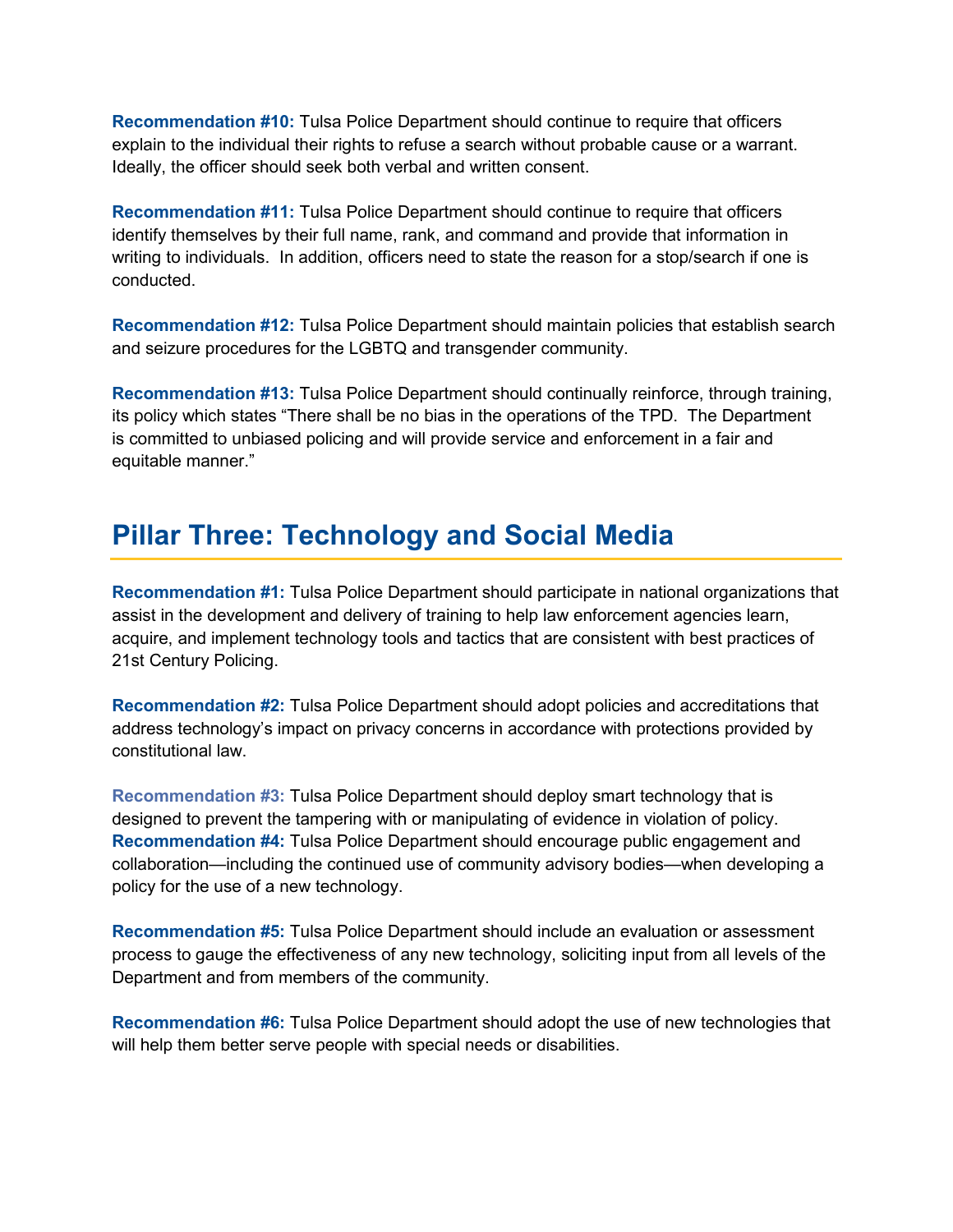**Recommendation #7:** Tulsa Police Department should consult with civil rights and civil liberties organizations, as well as law enforcement research groups and other experts, concerning the constitutional issues that can arise as a result of the use of new technologies.

**Recommendation #8:** Tulsa Police Department should utilize the Bureau of Justice Assistance's Body Worn Camera Toolkit to assist in implementing body worn cameras.

**Recommendation #9:** Tulsa Police Department should work encourage federal, state, and local legislative bodies to update public record laws.

**Recommendation #10:** Tulsa Police Department should adopt model policies and best practices for technology-based community engagement that increases community trust and access.

# **Pillar Four: Community Policing and Crime Reduction**

**Recommendation #1:** Tulsa Police Department should continue to develop and adopt policies and strategies that reinforce community engagement in managing public safety.

**Recommendation #2:** Tulsa Police Department should continue to identify and implement "least harm" resolutions, such as diversion programs or warnings and citations in lieu of arrest for minor infractions.

**Recommendation #3:** Tulsa Police Department should engage in multidisciplinary, community team approaches for planning, implementation, and responding to crisis situations with complex causal factors.

**Recommendation #4:** City of Tulsa should involve peer support counselors as part of multidisciplinary teams when appropriate, partnering with Oklahoma Mental Health Association or other entity to lead this initiative.

**Recommendation #5:** City of Tulsa should evaluate the efficacy of crisis intervention team approaches and hold agency leaders accountable for outcomes.

**Recommendation #6:** City of Tulsa and its citizens should support a culture and practice of policing that reflects the values of protection and promotion of the dignity of all, especially the most vulnerable. Community education relative to the practice of policing is crucial in this regard.

**Recommendation #7:** Tulsa Police Department should continue working with neighborhood residents to co-produce public safety solutions for the community.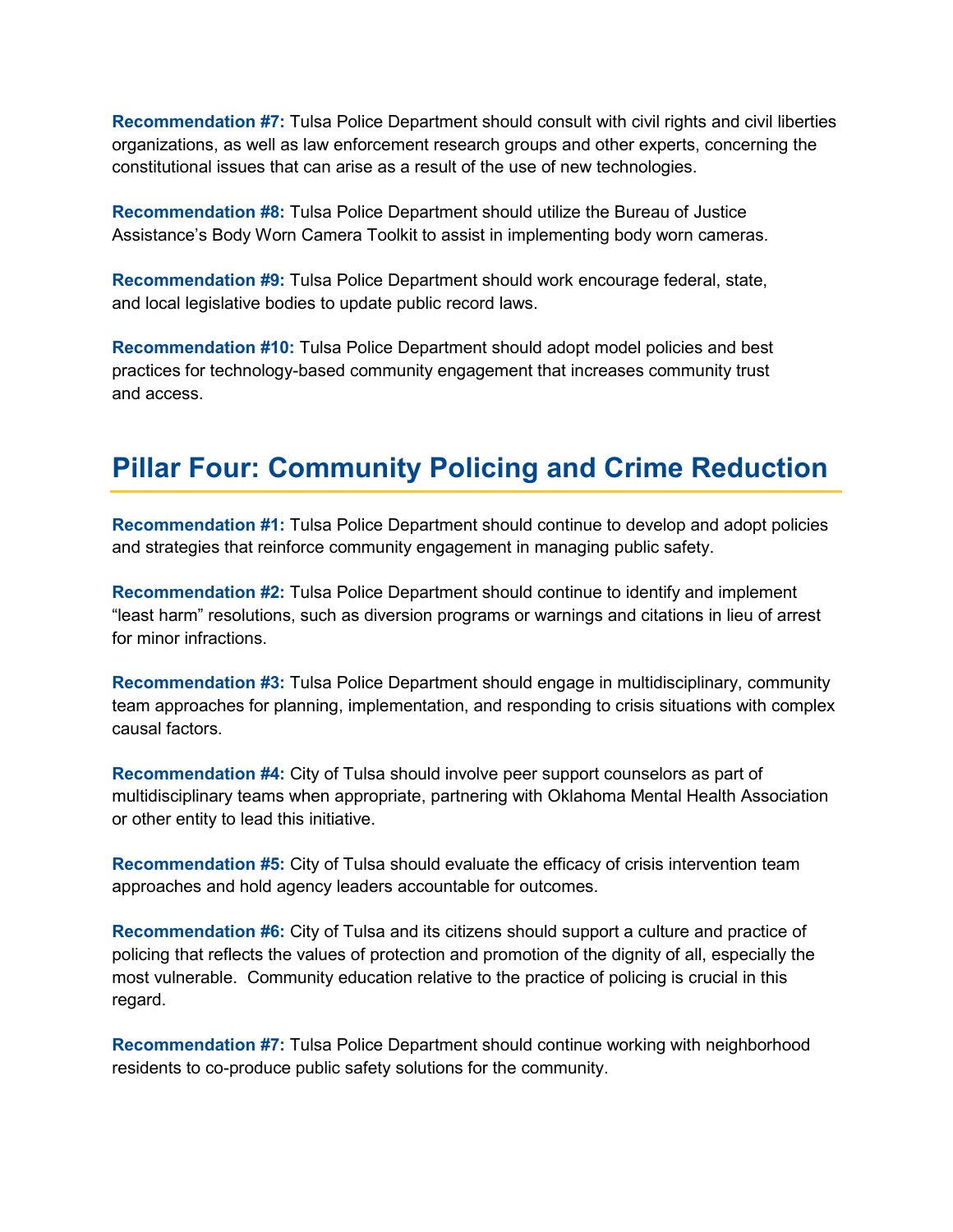**Recommendation #8:** Tulsa Police Department should schedule regular forums and meetings where all community members can interact with police and help influence programs and policy.

**Recommendation #9:** Tulsa Police Department should engage youth and communities in joint training with law enforcement, citizen academies, ride alongs, problem solving teams, community action teams, and quality of life teams.

**Recommendation #10:** Tulsa Police Department should work with Chief of Economic Development and Chief Resilience Officer to adopt community policing strategies that support and work in concert with economic development efforts within communities.

**Recommendation #11:** City of Tulsa should adopt policies and programs that address the needs of children and youth most at risk for crime or violence and reduce aggressive law enforcement tactics that stigmatize youth and marginalize their participation in schools and communities.

**Recommendation #12:** City of Tulsa should work with school districts to reform policies and procedures that push children into the criminal justice system.

**Recommendation #13:** Tulsa Police Department should work with schools to encourage the creation of alternatives to student suspensions and expulsion through restorative justice, diversion, counseling, and family interventions. To accomplish this, an increase in the number of school resource officers over time is also recommended.

**Recommendation #14:** City of Tulsa should work with schools to encourage the use of alternative strategies that involve youth in decision making, such as restorative justice, youth courts, and peer interventions.

**Recommendation #15:** Tulsa Police Department should work with schools to adopt an instructional approach to discipline that uses intervention or disciplinary consequences to help students develop new behavior skills and positive strategies to avoid conflict, redirect energy and refocus on learning. To accomplish this, the feasibility of a Tulsa Police Department mentorship program should be researched. Additional school resource officers will also be needed. **Recommendation #16:** City of Tulsa should work with schools to develop and monitor school discipline policies with input and collaboration from school personnel, students, families, and community members. These policies should prohibit the use of corporal punishment and electronic control devices.

**Recommendation #17:** City of Tulsa should work with schools to create a continuum of developmentally appropriate and proportional consequences for addressing ongoing and escalating student misbehavior after all appropriate interventions have been attempted.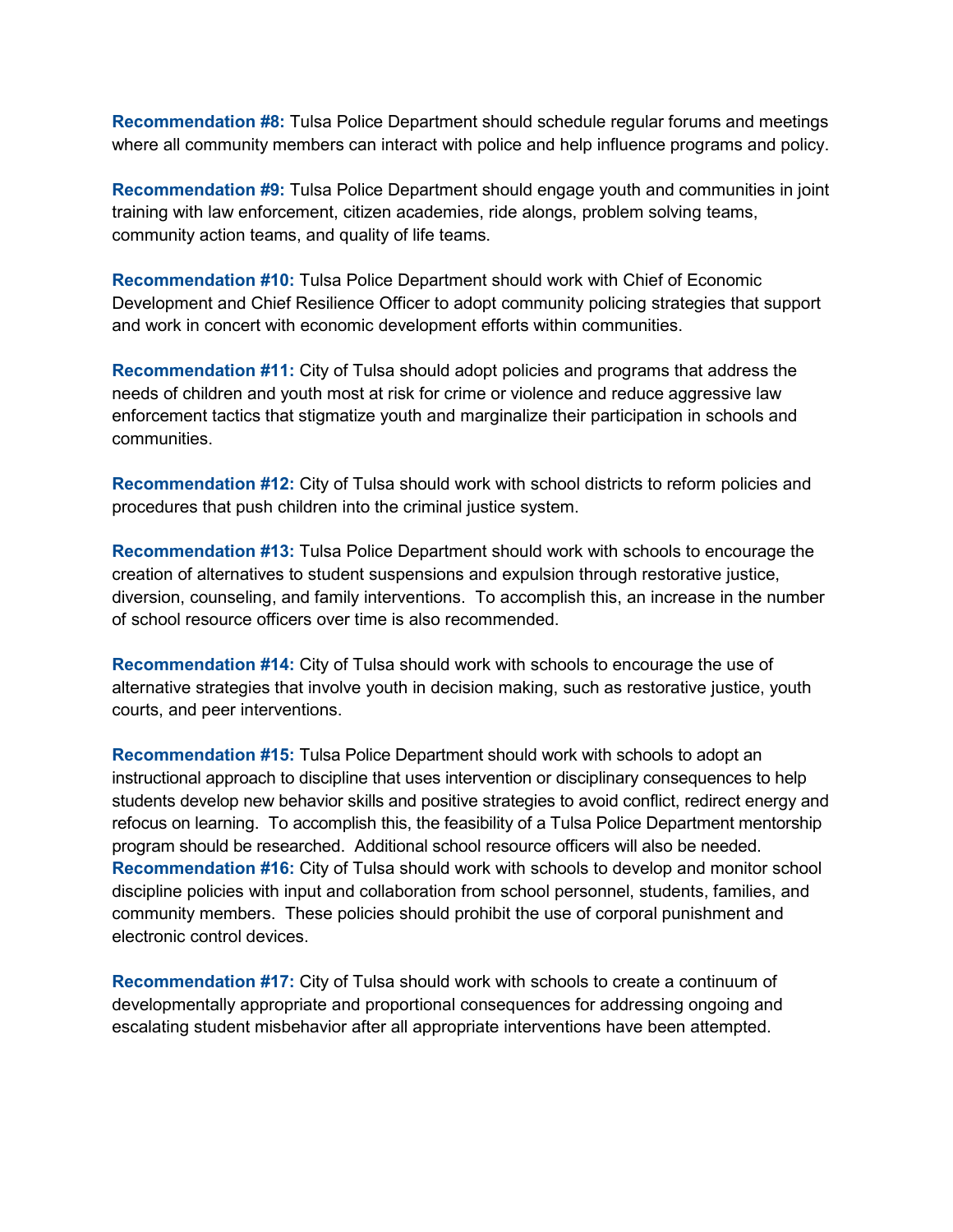**Recommendation #18:** City of Tulsa should work with communities to plan a role in programs and procedures to reintegrate juveniles back into their communities as they leave the justice system.

**Recommendation #19:** Tulsa Police Department and schools should evaluate and possibly update existing memoranda of agreement for the placement of school resource officers that limit involvement in student discipline.

**Recommendation #20:** City of Tulsa should affirm and recognize the voices of youth in community decision making, facilitate youth-led research and problem solving, and develop and fund youth leadership training and life skills through positive youth/police collaboration and interactions.

**Recommendation #21:** Tulsa Police Department should restore and build trust between youth and police by creating programs and projects for positive, consistent, and persistent interaction between youth and police.

**Recommendation #22:** City of Tulsa should develop community and school-based evidencebased programs that mitigate punitive and authoritarian solutions to teen problems.

#### **Pillar Five: Training and Education**

**Recommendation #1:** Tulsa Police Department should continue extensive use of scenariobased training throughout the academy, including instruction for mental health response, defensive tactics, de-escalation, patrol tactics, and report writing.

**Recommendation #2:** Tulsa Police Department should explore additional partnerships with academic institutions focused on training, evaluation, and other evidence-based practices.

**Recommendation #3:** Tulsa Police Department should expand access to Citizens Police Academy by developing a condensed 8-hour one-day curriculum and inviting community leaders to participate. Greater involvement in the Citizens Police Academy will increase understanding of policing methods and will give officers insight into citizen opinions on practices. **Recommendation #4:** Tulsa Police Department should expand leadership training beyond academies to offerings for all officers.

**Recommendation #5:** Tulsa Police Department should expand participation in external leadership programs beyond Leadership Tulsa to other programs such as Leadership Oklahoma and Lead North.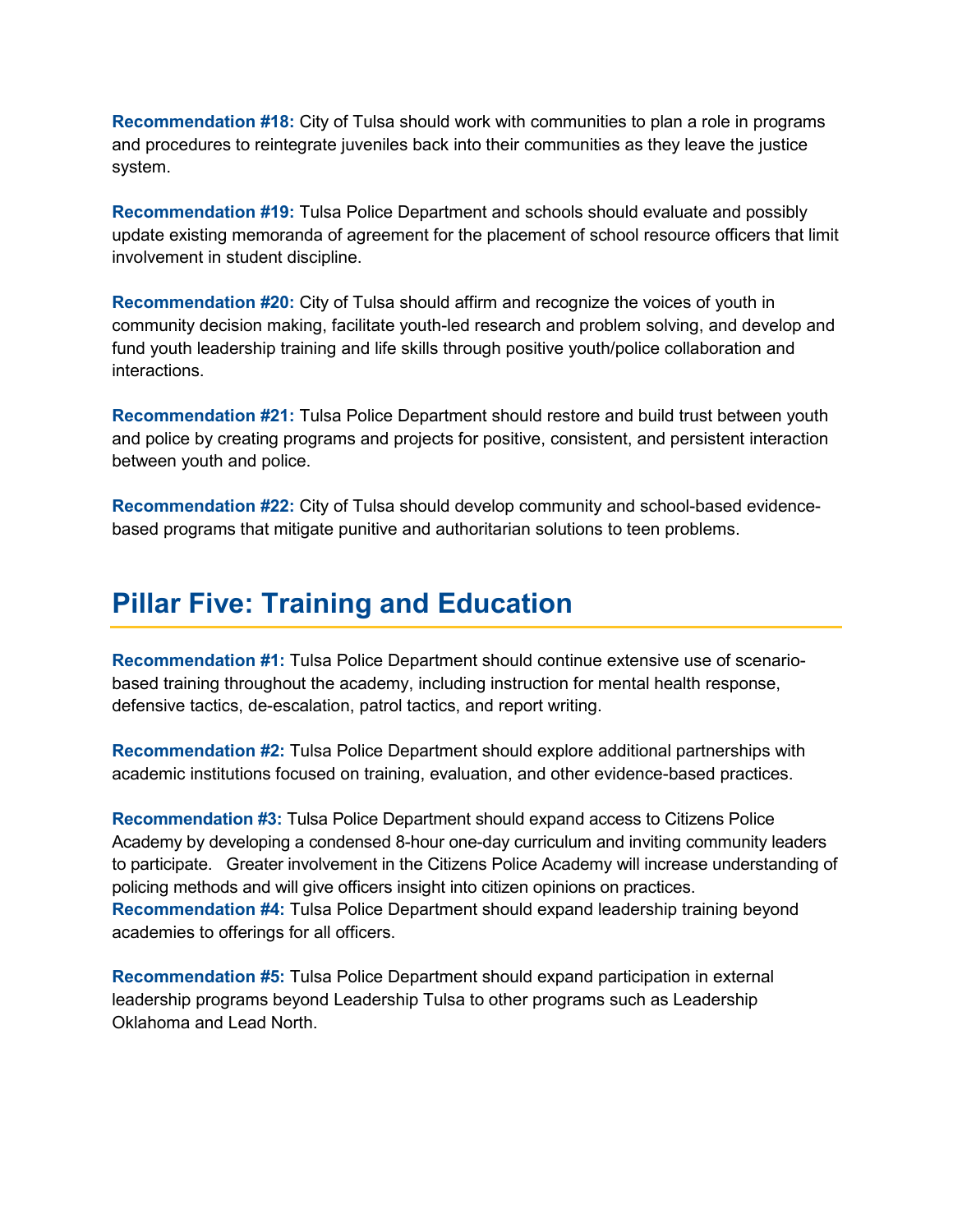**Recommendation #6:** Tulsa Police Department should continue its practice of sending senior managers to the FBI's National Academy, PERF's Senior Management Institute for Police, and others.

**Recommendation #7:** Tulsa Police Department should expand Crisis Intervention Training beyond current academy to requirement for all patrol officers.

**Recommendation #8:** Tulsa Police Department should continue its basic academy curriculum focused on social interaction, communication, and de-escalation as components of tactical and overall police skills.

**Recommendation #9:** Tulsa Police Department should include discussion with those affected by addiction during basic academy training.

**Recommendation #10:** Tulsa Police Department should offer implicit bias training for all officers and City of Tulsa should offer for all employees and elected officials.

**Recommendation #11:** Tulsa Police Department should continue its practice of basic academy instruction that includes: a focus on cultural diversity; history of race relations in Tulsa; interaction with Hispanic community; interaction with non-English speakers; immigrant culture; and interaction with Muslim community. Tulsa Police Department should add interactions with LGBTQ community to this curriculum.

**Recommendation #12:** Tulsa Police Department should continue basic academy curriculum instruction on legal basis and practical interaction, including terry stops and the Fourth Amendment.

**Recommendation #13:** Tulsa Police Department should continue the routine evaluation of its Field Training Officer program, including updated training on adult education, current academy instruction, and training the next generation of police officers.

**Recommendation #14:** Tulsa Police Department should continue its historic standard of 40 inservice hours of training. Recent reductions have been made due to manpower levels, but the above recommendations reinforce the importance of continued in-service training for TPD officers to remain prepared for an ever-changing law enforcement environment. A reduction in hours does not afford officers the time to participate in the range of training sessions identified on top of those already mandated.